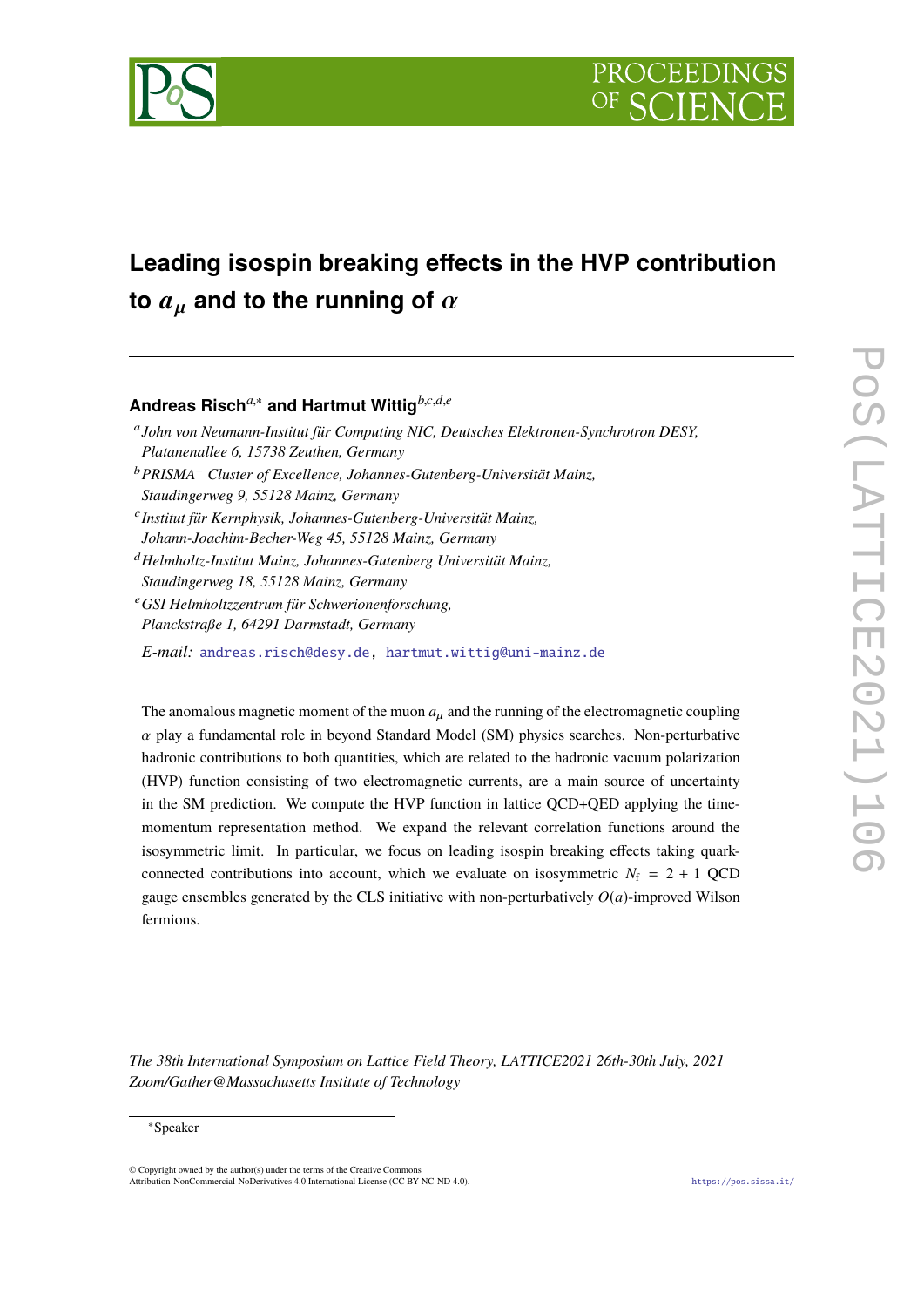# **1. Introduction**

The anomalous magnetic moment of the muon  $a_{\mu}$  and the running of the electromagnetic coupling  $\alpha$  play a fundamental role in searches for physics beyond the Standard Model (SM). For both quantities the hadronic vacuum polarisation (HVP) contribution is a main source of uncertainty in the SM prediction. In particular, at the desired level of accuracy isospin breaking effects in the HVP contribution have to be taken into account [\[1,](#page-8-0) [2\]](#page-8-1). In this work, we continue the investigation of isospin breaking effects  $[3-5]$  $[3-5]$  making use of Coordinated Lattice Simulations (CLS)  $N_f = 2 + 1$ QCD ensembles [\[6](#page-8-4)[–9\]](#page-8-5) with open and (anti-)periodic temporal boundary conditions [\[10\]](#page-8-6).

We organise this work as follows: We briefly summarise the setup used for the perturbative treatment of isospin breaking effects [\[11,](#page-8-7) [12\]](#page-8-8) based on reweighting QCDiso gauge ensembles and discuss suitable hadronic renormalisation schemes for QCD+QED and QCD<sub>iso</sub> inspired by chiral perturbation theory. We recap the formalism for the computation of mesonic two-point functions and for the renormalisation of the local vector current in this framework using  $QED<sub>L</sub>$  [\[13\]](#page-8-9) as a finite-volume prescription of QED. We finally discuss isospin breaking effects in the LO-HVP contribution to the muon anomalous magnetic moment as well as in the closely related LO hadronic contributions to the running of the electromagnetic coupling.

#### **2. Inclusion of perturbative isospin breaking effects by reweighting**

We briefly summarise our setup for the perturbative treatment of isospin breaking effects. For a detailed description we refer to [\[4\]](#page-8-10). We consider the space of QCD+QED-like theories parameterised by  $\varepsilon = (am_u, am_d, am_s, \beta, e^2)$ . For the choice  $\varepsilon^{(0)} = (am_u^{(0)}, am_d^{(0)}$  $d_{\rm d}^{(0)}$ , *am*<sub>s</sub><sup>(0)</sup>, *β*<sup>(0)</sup>, 0) with  $am$ <sup>(0)</sup> =  $am$ <sup>(0)</sup><sub>d</sub>  $d_d^{(0)}$  we obtain QCD<sub>iso</sub> together with a free photon field. In [\[4\]](#page-8-10) we have shown that QCD+QED can be related to QCD<sub>iso</sub> by reweighting via the identity

<span id="page-1-0"></span>
$$
\langle O[U,A,\Psi,\overline{\Psi}]\rangle = \frac{\langle R[U]\,\langle O[U,A,\Psi,\overline{\Psi}]\rangle_{\text{qy}}\rangle_{\text{eff}}^{(0)}}{\langle R[U]\rangle_{\text{eff}}^{(0)}} \qquad R[U] = \frac{\exp(-S_g[U])\,Z_{\text{qy}}[U]}{\exp(-S_g^{(0)}[U])\,Z_{\text{q}}^{(0)}[U]},\qquad(1)
$$

where  $\langle \ldots \rangle_{\text{eff}}^{(0)}$  is evaluated by making use of existing QCD<sub>iso</sub> gauge configurations.  $\langle \ldots \rangle_{\text{qp}}$  denotes the QED expectation value on a QCD background gauge field and  $Z_{qp}[U]$  is the corresponding partition function, whereas  $Z_q^{(0)}[U]$  denotes the partition function of isosymmetric quarks on a QCD background gauge field, i.e. the quark determinant of QCDiso. We evaluate *R*[*U*] by means of perturbation theory in  $\Delta \varepsilon = \varepsilon - \varepsilon^{(0)}$  around  $\varepsilon^{(0)}$ . The required Feynman rules are discussed in [\[4\]](#page-8-10). In order to fix the expansion coefficients  $\Delta \varepsilon$  we make use of a suitable hadronic renormalisation scheme discussed in the next section.

# **3. Hadronic renormalisation scheme for QCD+QED and QCDiso**

Masses of pseudo-scalar mesons can be computed in chiral perturbation theory including the electromagnetic interaction. Defining the average light quark mass  $\hat{m} = \frac{1}{2}$ teraction. Defining the average light quark mass  $\hat{m} = \frac{1}{2}(m_{\rm u} + m_{\rm d})$  and the  $\pi^0 \text{-} \eta$ mixing angle  $\varepsilon = \frac{\sqrt{3}}{4}$ 4 m<sub>d</sub>−m<sub>u</sub>  $\frac{n_d - m_u}{m_s - \hat{m}}$  the lowest-order contribution to pseudo-scalar meson masses at  $O(e^2p^0)$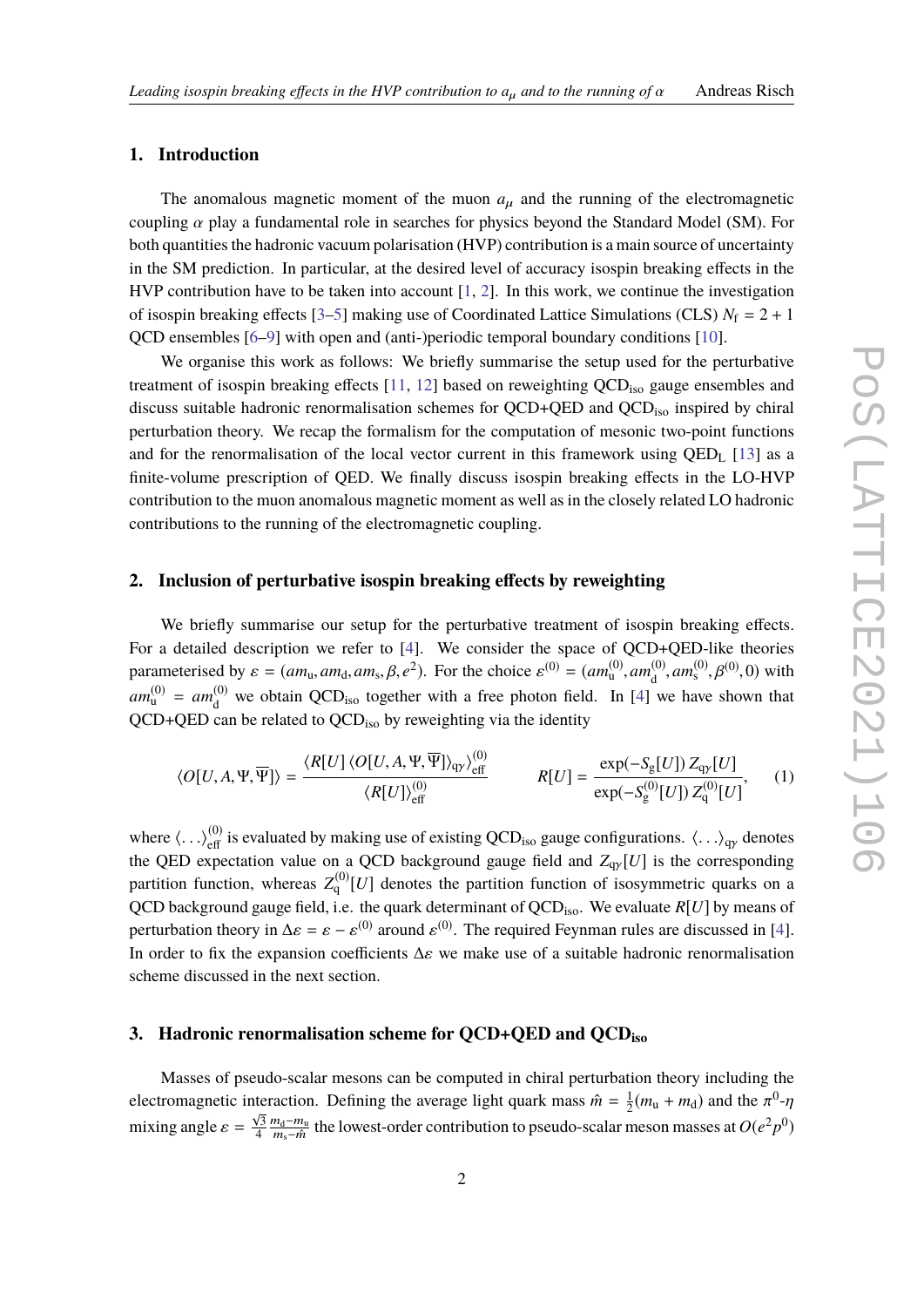and  $O(\varepsilon)$  are given by [\[14\]](#page-8-11)

<span id="page-2-0"></span>
$$
m_{\pi^+}^2 = 2B\hat{m} + 2e^2 ZF^2, \qquad m_{K^+}^2 = B\Big((m_s + \hat{m}) - \frac{2\varepsilon}{\sqrt{3}}(m_s - \hat{m})\Big) + 2e^2 ZF^2,
$$
  

$$
m_{\pi^0}^2 = 2B\hat{m}, \qquad m_{K^0}^2 = B\Big((m_s + \hat{m}) + \frac{2\varepsilon}{\sqrt{3}}(m_s - \hat{m})\Big), \tag{2}
$$

where *F* is the pion decay constant in the chiral limit, *B* the vacuum condensate parameter and *Z* a dimensionless coupling constant. The linear combinations  $m_{\pi^0}^2 = B(m_u + m_d)$ ,  $m_{K^+}^2 + m_{K^0}^2 - m_{\pi^+}^2 =$  $2Bm_s$  and  $m_{K^+}^2 - m_{K^0}^2 - m_{\pi^+}^2 + m_{\pi^0}^2 = B(m_u - m_d)$  serve as proxies for the average light quark mass, the strange quark mass and the light quark mass splitting. Making use of the fact that at leading order  $\alpha_{em}$  does not renormalise, i.e.  $\alpha_{em} = \frac{e^2}{4\pi}$  $\frac{e^2}{4\pi}$ , we use the above expressions to define a hadronic renormalisation scheme for QCD+QED:

$$
(m_{\pi^0}^2)^{\text{QCD+QED}} = (m_{\pi^0}^2)^{\text{phys}}, \qquad (m_{K^+}^2 + m_{K^0}^2 - m_{\pi^+}^2)^{\text{QCD+QED}} = (m_{K^+}^2 + m_{K^0}^2 - m_{\pi^+}^2)^{\text{phys}}, \qquad (3)
$$
  

$$
(m_{K^+}^2 - m_{K^0}^2 - m_{\pi^+}^2 + m_{\pi^0}^2)^{\text{QCD+QED}} = (m_{K^+}^2 - m_{K^0}^2 - m_{\pi^+}^2 + m_{\pi^0}^2)^{\text{phys}}, \qquad (3)
$$

The superscript "phys" indicates the experimentally measured value, whereas "QCD+QED" refers to the theoretical prediction. Forming appropriate linear combinations the above scheme is equivalent to matching the quantities  $m_{\pi^0}^2$ ,  $m_{K^0}^2$  and  $m_{K^+}^2 - m_{\pi^+}^2$  instead. Optionally,  $m_{\pi^+}^2 - m_{\pi^0}^2 = 2e^2 ZF^2$  can be used as a proxy for  $\alpha_{em} = \frac{e^2}{4\pi}$ , such that one obtains a scheme based on  $m_{\pi^0}^2$ ,  $m_{\pi^-}^2$  $\frac{e^2}{4\pi}$ , such that one obtains a scheme based on  $m_{\pi^0}^2$ ,  $m_{\pi^+}^2$ ,  $m_{K^0}^2$  and  $m_{K^+}^2$ . In addition, it is possible to introduce a scheme for QCD<sub>iso</sub>, which is characterised by a vanishing electromagnetic coupling and identical up- and down-quark masses. In this case, in eq. [\(3\)](#page-2-0) only two proxies for the quark masses remain:

$$
(m_{\pi^0}^2)^{\text{QCD}_{\text{iso}}} = (m_{\pi^0}^2)^{\text{phys}}, \qquad (m_{K^+}^2 + m_{K^0}^2 - m_{\pi^+}^2)^{\text{QCD}_{\text{iso}}} = (m_{K^+}^2 + m_{K^0}^2 - m_{\pi^+}^2)^{\text{phys}}.
$$
 (4)

Combining the latter equations and making use of the fact that the pions and kaons become mass degenerate, respectively, one finds for the squared isosymmetric pion and kaon masses [\[15\]](#page-8-12):

$$
(m_{\pi}^2)^{\text{QCD}_{\text{iso}}} = (m_{\pi^0}^2)^{\text{phys}}, \qquad (m_K^2)^{\text{QCD}_{\text{iso}}} = \frac{1}{2}(m_{K^+}^2 + m_{K^0}^2 - m_{\pi^+}^2 + m_{\pi^0}^2)^{\text{phys}}.
$$
 (5)

Isospin breaking effects of an observable *O* can now be quantified by comparing the predictions  $(O)^{QCD+QED}$  and  $(O)^{QCD_{iso}}$ . Similarly, a scheme for QCD is obtained when demanding a vanishing electromagnetic coupling in eq. [\(3\)](#page-2-0). These chiral perturbation theory inspired schemes have the advantage to be purely based on pseudo-scalar meson masses and are therefore, in contrast to schemes based on renormalised quark masses [\[12\]](#page-8-8), easy to handle.

Since the limited number of gauge ensembles considered so far does not yet allow for an extrapolation to the physical point, we match QCD+QED and QCD<sub>iso</sub> on each ensemble. Neglecting isospin breaking effects in the scale setting we match the proxies for the average light and strange quark masses in both theories and set the light quark mass difference and the electromagnetic coupling to their physical values. Applying the leading-order perturbative expansion  $am_H$  =  $(am_H)^{(0)} + \sum_l \Delta\varepsilon_l(am_H)^{(1)}_l$  $\mu_l^{(1)}$  +  $O(\Delta \epsilon^2)$  for  $H = \pi^0, \pi^+, K^0, K^+$  this scheme translates into a system of linear equations that determines the expansion coefficients  $\Delta \varepsilon = (a\Delta m_u, a\Delta m_d, a\Delta m_s, \Delta \beta, e^2)$ :

$$
\sum_{l} \Delta \varepsilon_{l} \Big( (am_{\pi^0})^{(0)} (am_{\pi^0})^{(1)}_l \Big) = 0, \qquad \Delta \varepsilon_{\Delta \beta} = 0, \qquad \Delta \varepsilon_{e^2} = 4\pi \alpha_{\text{em}},
$$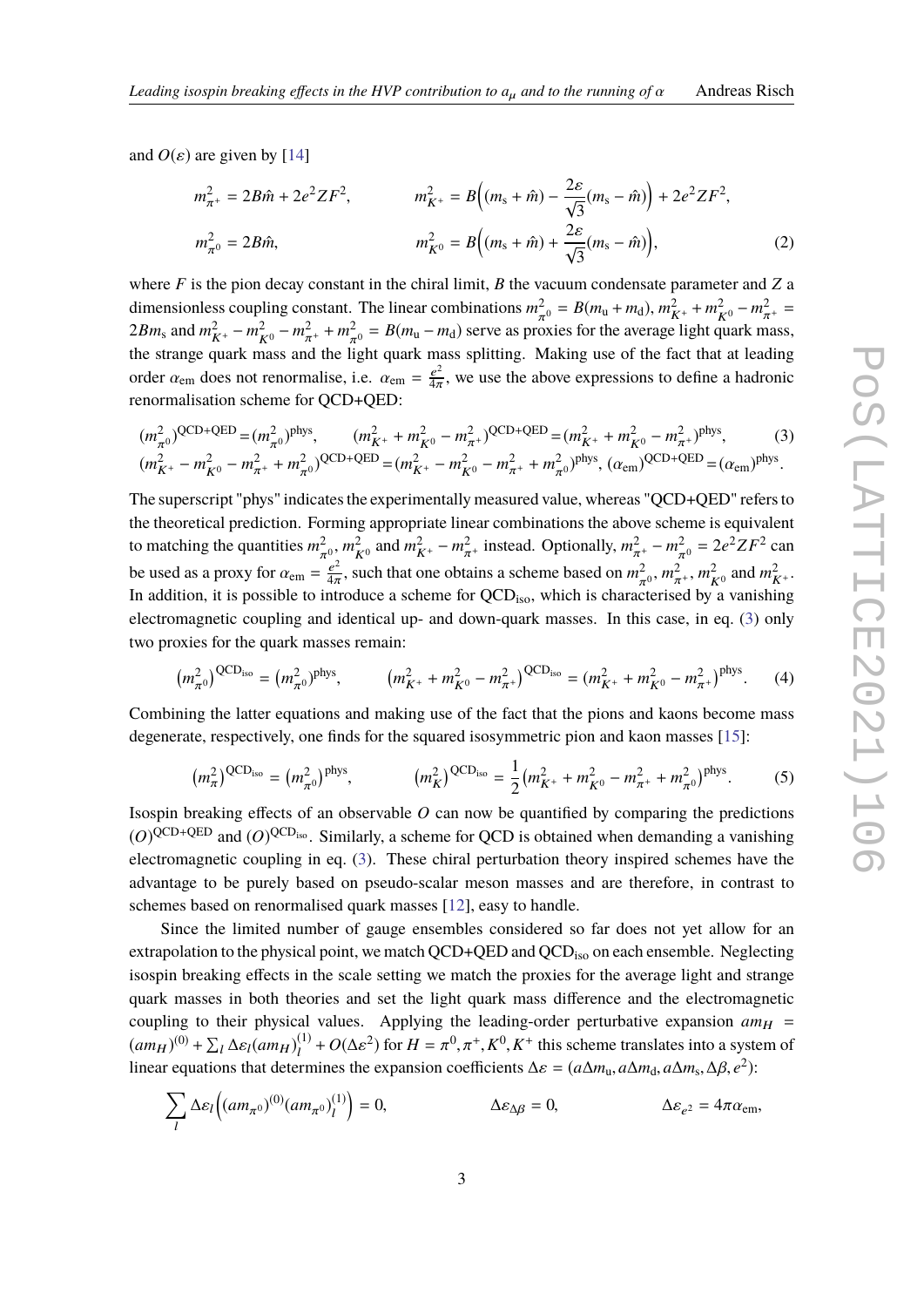$$
\sum_{l} \Delta \varepsilon_{l} \Big( (am_{K^{+}})^{(0)}(am_{K^{+}})^{(1)}_{l} + (am_{K^{0}})^{(0)}(am_{K^{0}})^{(1)}_{l} - (am_{\pi^{+}})^{(0)}(am_{\pi^{+}})^{(1)}_{l} \Big) = 0,
$$
\n
$$
\sum_{l} \Delta \varepsilon_{l} \Big( (am_{K^{+}})^{(0)}(am_{K^{+}})^{(1)}_{l} - (am_{K^{0}})^{(0)}(am_{K^{0}})^{(1)}_{l} - (am_{\pi^{+}})^{(0)}(am_{\pi^{+}})^{(1)}_{l} \Big) + (am_{\pi^{0}})^{(0)}(am_{\pi^{0}})^{(1)}_{l} \Big) = \frac{1}{2} a^{(0)}(m_{K^{+}}^{2} - m_{K^{0}}^{2} - m_{\pi^{+}}^{2} + m_{\pi^{0}}^{2})^{\text{phys}}.
$$
\n(6)

#### **4. Mesonic two-point correlation function**

To determine pseudo-scalar meson masses required for the hadronic renormalisation scheme as well as to compute the HVP function we consider zero-momentum projected mesonic two-point functions for the operator combinations  $(M_2, M_1) = (\mathcal{P}, \mathcal{P}), (\mathcal{V}_1, \mathcal{V}_1), (\mathcal{V}_c, \mathcal{V}_1)$ :

<span id="page-3-0"></span>
$$
C(x_2^0, x_1^0) = \frac{a^6}{|\Lambda_{123}|} \sum_{\vec{x}_2, \vec{x}_1} \langle \mathcal{M}_2^{x_2} \mathcal{M}_1^{x_1} \rangle = \langle \mathcal{M}_2^{x_2^0} \mathcal{M}_1^{x_1^0} \rangle \quad \text{with} \quad \mathcal{M}_i^{x^0} = \frac{a^3}{\sqrt{|\Lambda_{123}|}} \sum_{\vec{x}} \mathcal{M}_i^x. \tag{7}
$$

 $|\Lambda_{123}|$  denotes the spatial volume of the lattice. The pseudo-scalar density operator is defined as  $\mathcal{P}^{xi} = \overline{\Psi}^x \Lambda^i \gamma^5 \Psi^x$ , where  $\Lambda^i$  determines the flavour content. We make use of two lattice discretisations of the vector current: the ultra-local discretisation  $V_1^{x\mu i} = \overline{\Psi}^x \Lambda^i \gamma^\mu \Psi^x$  and the conserved discretisation  $V_c^{x\mu i} = \frac{1}{2} (\overline{\Psi}^{x+a\hat{\mu}} (W^{x\mu})^{\dagger} \Lambda^{i} (\gamma^{\mu}+1) \Psi^{x} + \overline{\Psi}^{x} \Lambda^{i} (\gamma^{\mu}-1) W^{x}$  $\frac{1}{2} \left( \overline{\Psi}^{x+a\hat{\mu}} (W^{x\mu})^{\dagger} \Lambda^{i} (\gamma^{\mu}+1) \Psi^{x} + \overline{\Psi}^{x} \Lambda^{i} (\gamma^{\mu}-1) W^{x\mu} \Psi^{x+a\hat{\mu}} \right)$  [\[5\]](#page-8-3), which fulfils the lattice vector Ward identity in QCD+QED for diagonal  $\Lambda^i$  and which depends on the combined QCD+QED gauge links  $W^{x\mu} = U^{x\mu}e^{iaeQA^{x\mu}}$ . Treating isospin breaking perturbatively, correlation functions are expanded according to  $C = C^{(0)} + \sum_l \Delta \varepsilon_l C_l^{(1)}$  $\frac{d^{(1)}}{d} + O(\Delta \varepsilon^2)$ . As a consequence, operators also have to be expanded in *e*, i.e.  $Q = Q^{(0)} + eQ^{(\frac{1}{2})} + \frac{1}{2}$  $\frac{1}{2}e^2O^{(1)} + O(e^3)$ . The expansion of  $V_c$  in *e* can be found in [\[5\]](#page-8-3). Combining eq. [\(1\)](#page-1-0) and eq. [\(7\)](#page-3-0), the quark-connected 0th and 1st order contributions to the mesonic two-point functions read



<span id="page-3-1"></span>We evaluate the diagrams by means of stochastic  $U(1)$  quark sources with support on a single timeslice and  $Z_2$  photon sources to estimate the all-to-all photon propagator in Coulomb gauge [\[4\]](#page-8-10). The photon boundary conditions are chosen in accordance with the gauge field boundary conditions of the QCDiso ensembles. For temporal periodic gauge ensembles we use periodic boundary conditions for the photon field, whereas for open temporal boundary conditions we apply homogeneous Dirichlet and Neumann boundary conditions [\[4\]](#page-8-10). In order to reduce the stochastic noise we apply covariant approximation averaging [\[16\]](#page-8-13) in combination with the truncated solver method [\[17\]](#page-8-14). The simulation code is based on the QDP++ [\[18\]](#page-8-15) and FFTW3 [\[19\]](#page-8-16) libraries and the openQCD [\[20\]](#page-8-17) framework. We have performed simulations on three gauge ensembles listed in table [1.](#page-4-0)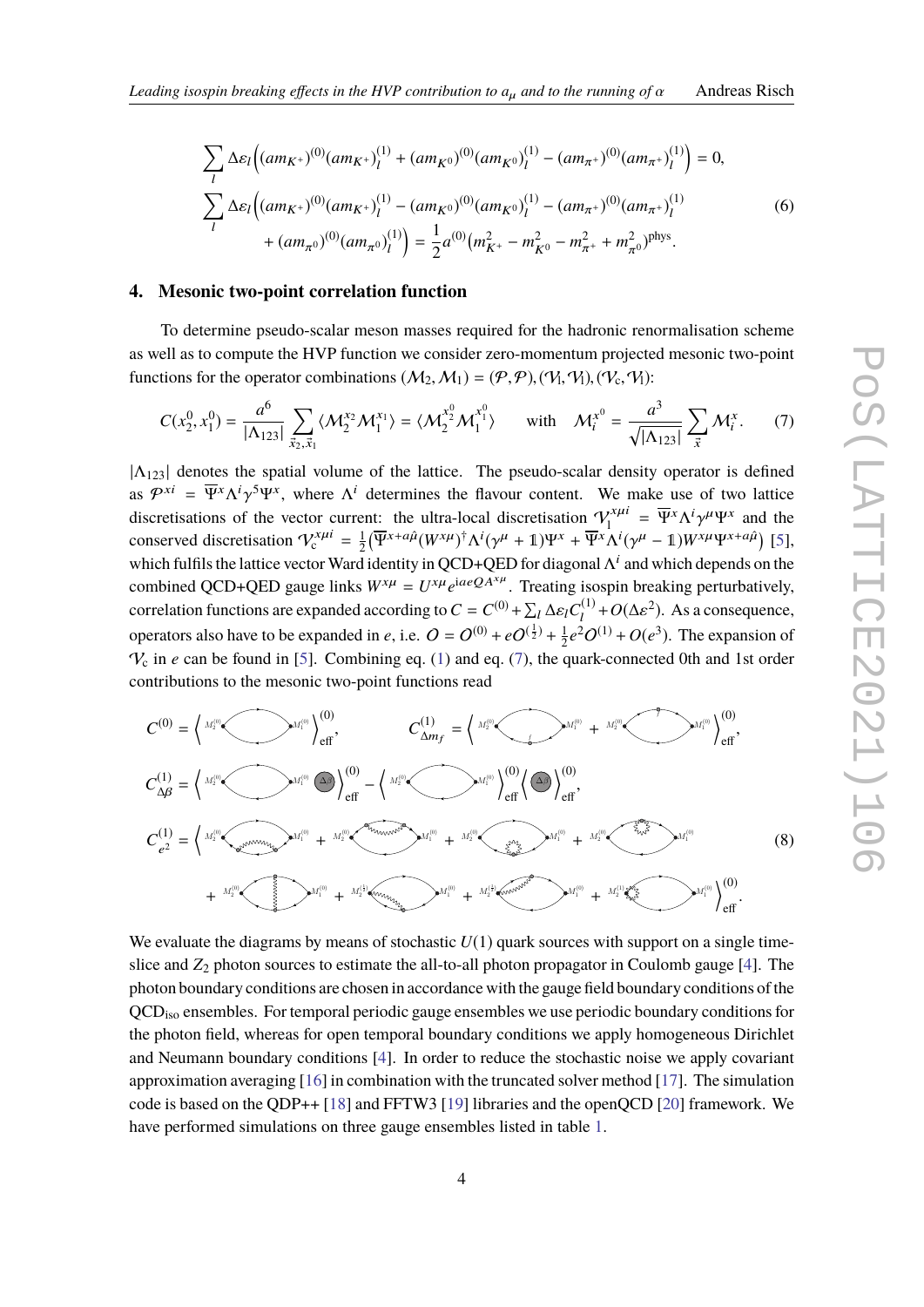<span id="page-4-0"></span>

|                  | $(L/a)^3 \times T/a$ | $a$ [fm]               | $m_\pi$ [MeV] | $m_K$ [MeV] |     | $m_{\pi}L \mid L$ [fm] | boundary |
|------------------|----------------------|------------------------|---------------|-------------|-----|------------------------|----------|
| N <sub>200</sub> | $48^{3} \times 128$  | 0.06426(76)            | 282(3)        | 463(5)      | 4.4 |                        | open     |
| D450             | $64^3 \times 128$    | $0.07634(97)$   217(3) |               | 476(6)      | 5.4 | 4.9                    | periodic |
| H102             | $32^3 \times 96$     | 0.08636(10)            | 354(5)        | 438(4)      | 5.0 | 2.8                    | open     |

**Table 1:** Parameters of CLS ensembles with  $N_f = 2 + 1$  quark flavours of non-perturbatively O(a) improved Wilson quarks and tree-level improved Lüscher-Weisz gauge action [\[6,](#page-8-4) [7\]](#page-8-18).

#### **5. Renormalisation of the local vector current**

In QCD+QED the flavour-diagonal bare vector currents  $V_d = (V_d^0, V_d^3, V_d^8)$  with  $\Lambda^0 = \frac{1}{\sqrt{6}} \mathbb{1}$ ,  $\Lambda^3 = \frac{1}{2}$  $\frac{1}{2}\lambda^3$  and  $\Lambda^8 = \frac{1}{2}$ λ λ  $\frac{1}{2}\lambda^8$  for the local and conserved discretisations  $d = 1$ , c may undergo mixing [\[5\]](#page-8-3). We therefore introduce renormalisation factor matrices  $Z_{V_{d,R}}V_d = \left(Z_{V_{d,R}^{i_2}V_d^{i_1}}\right)$ <br>the renormalised vector currents expressed in terms of the bere currents read  $\Omega$  $\Big)$ , such that the renormalised vector currents expressed in terms of the bare currents read  $V_{d,R} = Z_{V_{d,R}} V_{d} V_{d}$  for  $d = 1$ , c. For the conserved vector current  $V_c$  we assume that mixing is absent and the renormalisation trivial due to the existence of a lattice vector Ward identity [\[5,](#page-8-3) [21\]](#page-8-19), i.e.  $Z_{V_{cR}V_{c}} = 1$ . For a critical account on this assumption we refer to [\[22\]](#page-8-20). We impose the renormalisation condition [\[23\]](#page-8-21)  $\langle 0|\mathcal{V}_{c,R}|V\rangle = \langle 0|\mathcal{V}_{1,R}|V\rangle$  for a low-energy vector state  $|V\rangle$ . Defining the matrix of correlation functions  $\langle VV\rangle = (\langle V^{i_2}V^{i_1}\rangle)_{i_2,i_1=0,3,8}$  we may express this relation in terms of renormalised zero-momentum projected correlation functions:

$$
\langle \mathcal{V}_{c,R}^{x_2^0} \mathcal{V}_{l,R}^{x_1^0} \rangle \to \langle \mathcal{V}_{l,R}^{x_2^0} \mathcal{V}_{l,R}^{x_1^0} \rangle \quad \text{for} \quad T \gg x_2^0 \gg x_1^0 \gg 0. \tag{9}
$$

Using the renormalisation relation of the vector currents,  $Z_{V_{c,R}}v_c = 1$  and multiplying by  $(Z_{V_{l,R}}v_l)^{-1}$ from the right, this condition becomes [\[5\]](#page-8-3)

$$
\langle \mathcal{V}_c^{x_2^0} \mathcal{V}_1^{x_1^0} \rangle \to Z_{\mathcal{V}_{1,R}} \mathcal{V}_1 \langle \mathcal{V}_1^{x_2^0} \mathcal{V}_1^{x_1^0} \rangle \quad \text{for} \quad T \gg x_2^0 \gg x_1^0 \gg 0. \tag{10}
$$

Hence, we may extract the renormalisation factor matrix for the spatial vector currents from [\[5\]](#page-8-3)

$$
Z_{\text{eff},\gamma_{1,\text{R}}\gamma_{1}}(x_{2}^{0},x_{1}^{0}) = \left(\frac{1}{3}\sum_{\mu=1}^{3} \langle \mathcal{V}_{\text{c}}^{x_{2}^{0}\mu} \mathcal{V}_{1}^{x_{1}^{0}\mu} \rangle \right) \left(\frac{1}{3}\sum_{\mu=1}^{3} \langle \mathcal{V}_{1}^{x_{2}^{0}\mu} \mathcal{V}_{1}^{x_{1}^{0}\mu} \rangle \right)^{-1}, \tag{11}
$$

which satisfies  $Z_{\text{eff}, \gamma_{1,R} \gamma_1}(x_2^0, x_1^0) \rightarrow Z_{\gamma_{1,R} \gamma_1}$  for  $T \gg x_2^0 \gg x_1^0 \gg 0$  in the limit of large time separations, where lattice artefacts become small. We further perform a perturbative expansion  $Z_{\mathcal{V}_{R}\mathcal{V}} = (Z_{\mathcal{V}_{R}\mathcal{V}})^{(0)} + \sum_{l} \Delta \varepsilon_{l} (Z_{\mathcal{V}_{R}\mathcal{V}})^{(1)}_{l}$ <sup>(1)</sup> +  $O(\Delta \varepsilon^2)$ . For the results of the extracted renormalisation factors we refer to [\[5\]](#page-8-3). From the bare currents  $V_d$  and the renormalisation factor matrix  $Z_{V_{dR}V_d}$ we construct the renormalised electromagnetic current  $\mathcal{V}_{d,R}^{\gamma}$  defined as

$$
\mathcal{V}_{d,\mathbb{R}}^{\gamma} = \mathcal{V}_{d,\mathbb{R}}^3 + \frac{1}{\sqrt{3}} \mathcal{V}_{d,\mathbb{R}}^8 = \sum_{i=0,3,8} \left( Z_{\mathcal{V}_{d,\mathbb{R}}^3 \mathcal{V}_d^i} + \frac{1}{\sqrt{3}} Z_{\mathcal{V}_{d,\mathbb{R}}^8 \mathcal{V}_d^i} \right) \mathcal{V}_d^i \quad \text{for} \quad d = 1, \text{c.}
$$
 (12)

# <span id="page-4-1"></span>**6. The LO-HVP contribution to the muon anomalous magnetic moment** *<sup>a</sup>*µ

In continuous Euclidean spacetime the LO-HVP contribution  $a_{\mu}^{\text{HVP}}$  can be computed from the QCD-connected part of the renormalised vector-vector correlation function by means of the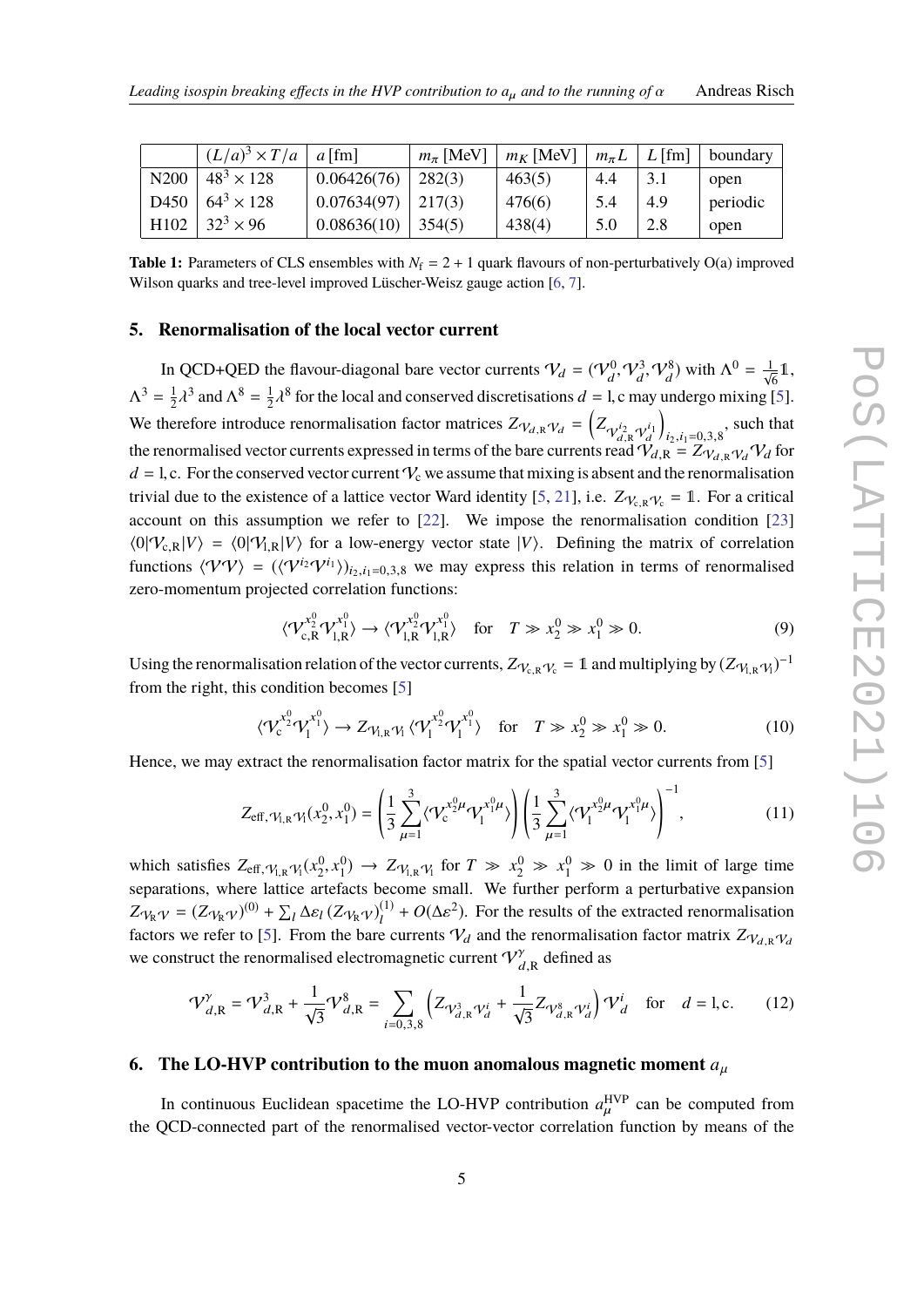

<span id="page-5-0"></span>

**Figure 1:** Left: Integrand  $\langle V_{c,R}^{\gamma} V_{R}^{\gamma} \rangle^{(0)} \cdot \tilde{K}$  in red and its reconstruction in blue in lattice units on N200. l,R 1 fm = 15.5(1) *a*. Right: The corresponding  $(a_{\mu}^{\text{HVP}})^{(0)}$  as a function of  $x_{\text{swi}}^0$  and  $x_{\text{cut}}^0$ .

 $\mathbf{r}$ 

<span id="page-5-1"></span>

**Figure 2:** Left: Integrand  $\langle V_{c,R}^{\gamma} V_{l,R}^{\gamma} \rangle_l^{(1)}$  $\frac{1}{4}$  $\overline{R}$  for *l* = ∆*m*<sub>u</sub>, ∆*m*<sub>d</sub>, ∆*m*<sub>s</sub>,  $e^2$  in red and its reconstruction in blue in lattice units on N200. 1 fm = 15.5(1) *a*. Right: The corresponding  $(a<sub>\mu</sub><sup>HVP</sup>$  $\binom{HVP}{\mu}$  $\binom{1}{l}$  $\chi_l^{(1)}$  as a function of  $x_{\text{swi}}^0$  and  $x_{\text{cut}}^0$ .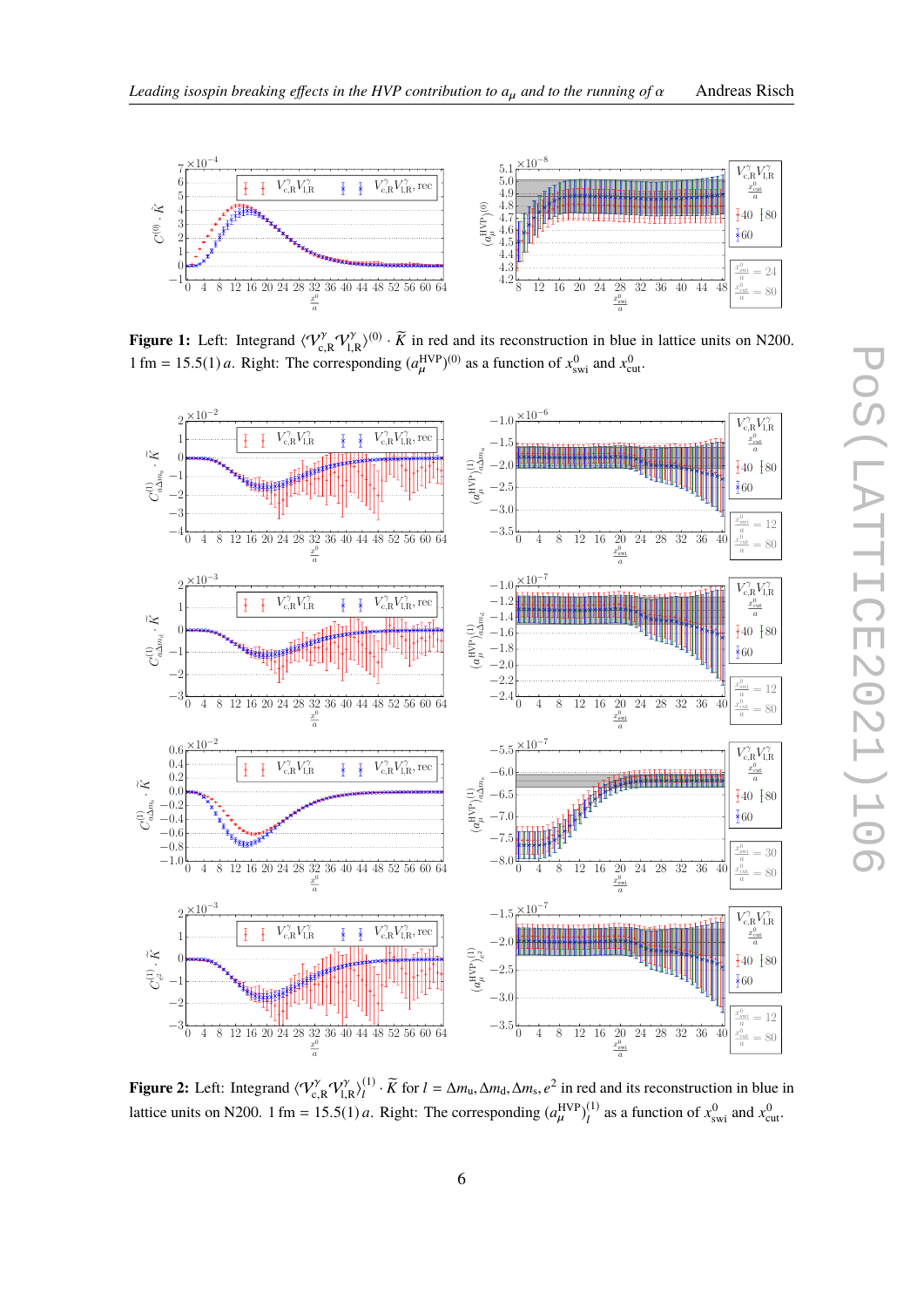<span id="page-6-1"></span>

| $a_{\mu}^{\text{HVP}}$ from $\langle V_{\text{c,R}}^{\gamma} V_{\text{I,R}}^{\gamma} \rangle$ |                                                 |                                                    |                                         |                                                       |  |  |  |  |
|-----------------------------------------------------------------------------------------------|-------------------------------------------------|----------------------------------------------------|-----------------------------------------|-------------------------------------------------------|--|--|--|--|
|                                                                                               | $(a_{\mu}^{\rm HVP})^{(0)}$ [10 <sup>10</sup> ] | $(a_{\mu}^{\rm HVP})^{(1)}$ $\overline{[10^{10}]}$ | $a_{\mu}^{\rm HVP}$ [10 <sup>10</sup> ] | $(a_{\mu}^{\rm HVP})^{(1)}/(a_{\mu}^{\rm HVP})^{(0)}$ |  |  |  |  |
| N <sub>200</sub>                                                                              | $488(9)_{st}(10)_{a}[14]$                       | $-0.6[7]$                                          | $487(9)_{st}(10)_{a}[13]$               | $-0.0012[15]$                                         |  |  |  |  |
| D <sub>450</sub>                                                                              | $541(8)_{st}(12)_{a}[15]$                       | 0.97[99]                                           | $542(9)_{st}(12)_{a}[15]$               | 0.0018[18]                                            |  |  |  |  |
| H <sub>102</sub>                                                                              | $440(4)_{st}(10)_{a}[10]$                       | 1.7[4]                                             | $441(4)_{st}(10)_{a}[11]$               | 0.0038[8]                                             |  |  |  |  |
| $a_{\mu}^{\text{HVP}}$ from $\langle V_{\text{l.R}}^{\gamma} V_{\text{l.R}}^{\gamma} \rangle$ |                                                 |                                                    |                                         |                                                       |  |  |  |  |
|                                                                                               | $(a_{\mu}^{\rm HVP})^{(0)}$ [10 <sup>10</sup> ] | $(a_{\mu}^{\rm HVP})^{(1)} [1\overline{0^{10}}]$   | $a_{\mu}^{\rm HVP}$ [10 <sup>10</sup> ] | $(a_{\mu}^{\rm HVP})^{(1)}/(a_{\mu}^{\rm HVP})^{(0)}$ |  |  |  |  |
| N <sub>200</sub>                                                                              | $491(8)_{st}(11)_{a}[13]$                       | $-0.8[7]$                                          | $490(8)_{st}(11)_{a}[13]$               | $-0.0016[14]$                                         |  |  |  |  |
| D <sub>450</sub>                                                                              | $546(8)_{st}(12)_{a}[15]$                       | 1.49[99]                                           | $548(8)_{st}(13)_{a}[15]$               | 0.0027[18]                                            |  |  |  |  |
| H <sub>102</sub>                                                                              | $445(4)_{st}(10)_{a}[10]$                       | 1.6[4]                                             | $447(4)_{st}(10)_{a}[11]$               | 0.0036[8]                                             |  |  |  |  |

**Table 2:** Isosymmetric contribution  $(a<sub>u</sub><sup>HVP</sup>)<sup>(0)</sup>$  and first-order correction  $(a<sub>u</sub><sup>HVP</sup>)<sup>(1)</sup>$  of the hadronic vacuum polarisation contribution  $a_{\mu}^{\text{HVP}}$  from the two descretisations  $\langle V_{c,R}^{\gamma} V_{l,R}^{\gamma} \rangle$  and  $\langle V_{l,R}^{\gamma} V_{l,R}^{\gamma} \rangle$ . The statistical and scale setting errors are labelled with "st" and "a" respectively. scale setting errors are labelled with "st" and "a", respectively.

time-momentum representation [\[24](#page-8-22)[–26\]](#page-8-23)

$$
a_{\mu}^{\text{HVP}} \delta^{\mu_2 \mu_1} = \left(\frac{\alpha}{\pi}\right)^2 \int_0^{\infty} dx^0 \, \widetilde{K}(x^0, m_{\mu}) \int dx^3 \langle \mathcal{V}_R^{\gamma x \mu_2} \mathcal{V}_R^{\gamma 0 \mu_1} \rangle_{\text{QCD-con}},
$$

$$
\widetilde{K}(t, m_{\mu}) = -8\pi^2 \int_0^{\infty} \frac{d\omega}{\omega} \, \frac{1}{m_{\mu}^2} \hat{s} Z(\hat{s})^3 \, \frac{1 - \hat{s} Z(\hat{s})}{1 + \hat{s} Z(\hat{s})^2} \left(\omega^2 t^2 - 4 \sin^2\left(\frac{\omega t}{2}\right)\right),\tag{13}
$$

where  $\widetilde{K}(x^0, m_\mu)$  is the muon mass dependent integration kernel [\[26\]](#page-8-23),  $Z(\hat{s}) = -\frac{\hat{s} - \sqrt{\hat{s}^2 + 4\hat{s}}}{2\hat{s}}$  $\frac{\sqrt{\hat{s}^2+4\hat{s}}}{2\hat{s}}$  and  $\hat{s} = \frac{\omega^2}{m_u^2}$ . In the following, we drop the subscript "QCD-con" as we only consider quark-connected diagrams, c.f. eq. [\(8\)](#page-3-1). Otherwise, the QCD-disconnected QED-connected part has to be subtracted by hand as it corresponds to a higher order HVP insertion [\[27\]](#page-8-24). We discretise the continuum expression replacing the time integration by a finite summation up to  $x_{\text{cut}}^0$  and average over the three spatial components of the vector-vector correlation function:

<span id="page-6-0"></span>
$$
a_{\mu}^{\text{HVP}} = \left(\frac{\alpha}{\pi}\right)^2 a \sum_{x^0=0}^{x_{\text{cut}}^0} \widetilde{K}(x^0, m_\mu) \frac{1}{3} \sum_{\mu=1}^3 \langle \mathcal{V}_R^{\gamma x^0 \mu} \mathcal{V}_R^{\gamma 0 \mu} \rangle. \tag{14}
$$

We treat the noise problem of  $\langle V_R^{\gamma x^0} V_R^{\gamma 0} \rangle$  for large  $x^0$  by performing a single-state reconstruction  $\langle V_R^{\gamma x^0} V_R^{\gamma 0} \rangle_{\text{rec}} = c e^{-mx^0}$ , where the parameters *c* and *m* are determined by a fit. Nevertheless, this is only an effective description as we cannot resolve various low-energy states. We switch between  $\langle V_R^{\gamma x^0} V_R^{\gamma 0} \rangle$  and the reconstruction  $\langle V_R^{\gamma x^0} V_R^{\gamma 0} \rangle_{\text{rec}}$  at  $x_{swi}^0$  above which the signal is lost. We perform a perturbative expansion, but neglect isospin breaking effects in the scale *a* for  $am_\mu^{\text{phys}}$ .<br>Figures 1, and 2 there the incrementational fact only a settiletime to the integrand in an (14) Figures [1](#page-5-0) and [2](#page-5-1) show the isosymmetric and first-order contributions to the integrand in eq. [\(14\)](#page-6-0) and the corresponding contributions to  $a_{\mu}^{\text{HVP}}$  for N200. The reconstruction is particularly relevant for suppressing the noise at large distances for the isosymmetric contribution, as well as for the first-order contributions with the expansion parameters  $\Delta m_{\rm u}$ ,  $\Delta m_{\rm d}$  and  $e^2$ . Results for the three investigated ensembles are displayed in table [2.](#page-6-1) At the given level of statistical accuracy we find compatible results for both lattice discretisations. The scale setting uncertainty dominates the error of  $(a_{\mu}^{\text{HVP}})^{(0)}$  and  $(a_{\mu}^{\text{HVP}})^{(1)}$  is a correction to  $(a_{\mu}^{\text{HVP}})^{(0)}$  smaller than  $O(0.5\%)$ . The first-order correction  $(a<sub>u</sub><sup>HVP</sup>)<sup>(1)</sup>$  is smaller than the error of  $(a<sub>u</sub><sup>HVP</sup>)<sup>(0)</sup>$ .  $\overline{a}$  $\overline{a}$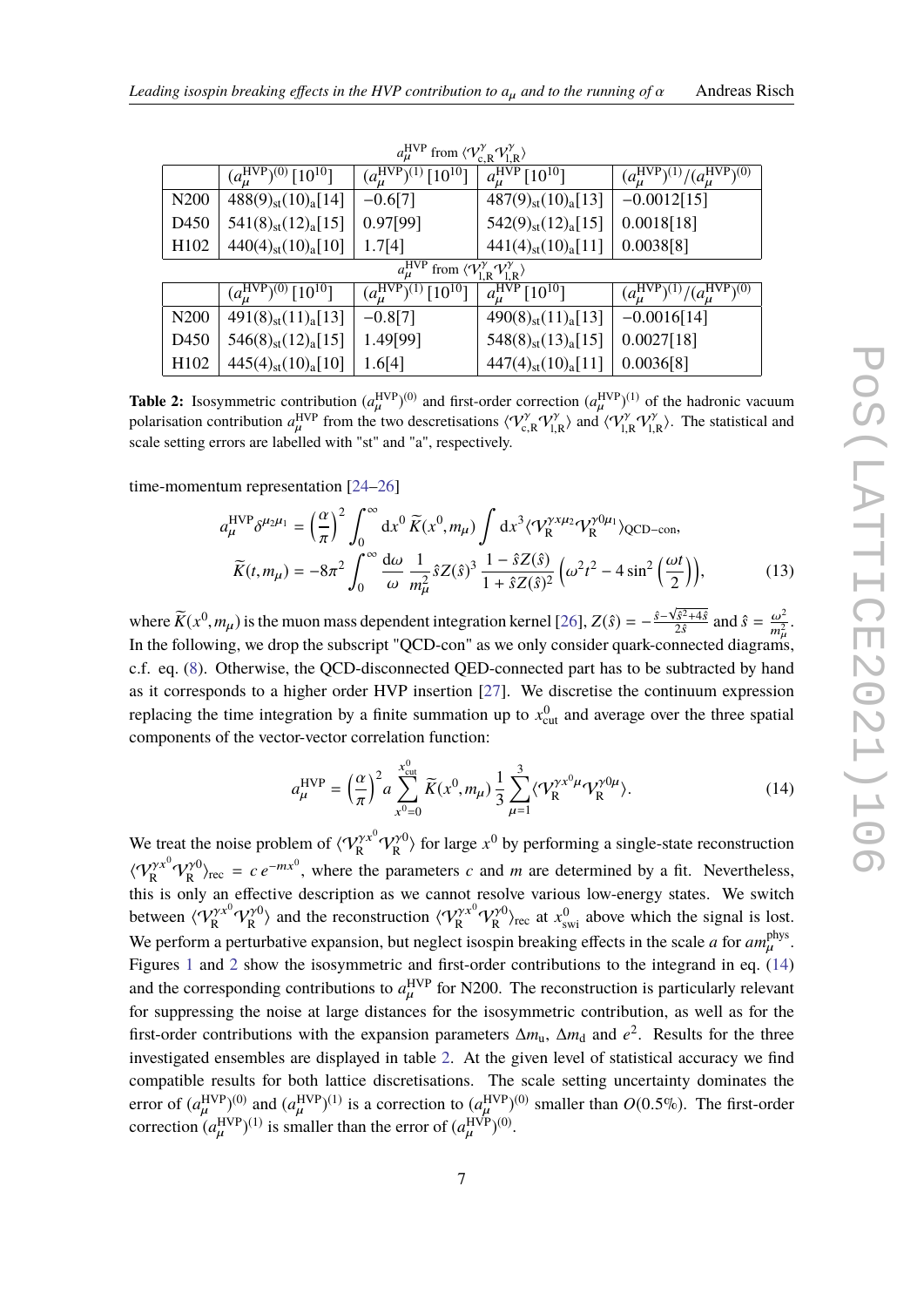

<span id="page-7-0"></span>

**Figure 3:** Relative isospin breaking correction to the hadronic contributions  $\Delta \alpha_{\text{em}}^{\text{had}}$  to the running of the electromographic coupling from the two descritiestions  $\langle \mathcal{Q}^{\gamma}, \mathcal{Q}^{\gamma} \rangle$  and  $\langle \mathcal{Q}^{\gamma}, \math$ electromagnetic coupling from the two descritisations  $\langle V_{c,R}^{\gamma} V_{l,R}^{\gamma} \rangle$  and  $\langle V_{l,R}^{\gamma} V_{l,R}^{\gamma} \rangle$ .

## **7.** The LO hadronic contribution to the running of  $\alpha_{\text{em}}$

The LO hadronic contribution to the running of  $\alpha_{em}$  is related to the subtracted hadronic vacuum polarisation function  $\hat{\Pi}(p^2) = \Pi(p^2) - \Pi(0)$  by  $\Delta \alpha_{em}^{\text{had}}(-p^2) = 4\pi \alpha_{em} \hat{\Pi}_{\mathcal{V}_{R}^{\gamma} \mathcal{V}_{R}^{\gamma}}(p^2)$ . We compute  $\hat{\Pi}$  in the time-momentum representation [\[24\]](#page-8-22)

$$
\hat{\Pi}_{\mathcal{V}_{\mathcal{R}}^{\gamma}\mathcal{V}_{\mathcal{R}}^{\gamma}}(p^2)\,\delta^{\mu_2\mu_1} = \int_0^\infty dx^0 \,K(p^2, x^0) \int dx^3 \,\langle \mathcal{V}_{\mathcal{R}}^{\gamma x\mu_2} \mathcal{V}_{\mathcal{R}}^{\gamma 0\mu_1} \rangle_{\text{QCD-con}} \tag{15}
$$

with the kernel function  $K(\omega^2, t) = -\frac{1}{\omega^2}(\omega^2 t^2 - 4 \sin^2(\frac{\omega t}{2}))$ . We treat  $\langle V_R^{\gamma} V_R^{\gamma} \rangle$  as in section [6.](#page-4-1)<br>Figure 3 shows results for the quark-connected contributions depicted in eq. (8). For both discreti-Figure [3](#page-7-0) shows results for the quark-connected contributions depicted in eq. [\(8\)](#page-3-1). For both discretisations we find corrections smaller than  $O(0.5\%)$  on all investigated ensembles with the largest corrections in the small-momentum regime.

# **8. Conclusions and Outlook**

We introduced a hadronic renormalisation scheme for  $QCD+QED$  and  $QCD<sub>iso</sub>$  inspired by chiral perturbation theory and computed leading isospin breaking effects in the LO-HVP contribution to the anomalous magnetic moment of the muon  $a_{\mu}^{\text{HVP}}$  as well as in the LO hadronic contributions to the running of the electromagnetic coupling  $\Delta \alpha_{em}^{had}$ . For both quantities we found corrections appellent than  $O(0.5\%)$  on the investigated appenbles. In a similar faction, leading isosnic bracking smaller than  $O(0.5\%)$  on the investigated ensembles. In a similar fashion, leading isospin breaking effects can also be computed for hadronic contributions to the running of the weak mixing angle  $\Delta \sin^2 \Theta_W^{\text{had}}$  [\[28\]](#page-8-25) based on the correlation function  $\langle V_R^Z V_R^{\gamma} \rangle$ , where  $V_R^Z = V_R^{T_3}$  $p_R^{T_3}$  – sin<sup>2</sup>  $\Theta_W V_R^{\gamma}$  and  $\mathcal{V}^{T_3}_\mathbf{p}$  $r_{{\rm R}}^{T_3} = -\frac{1}{2\nu}$  $\frac{1}{2\sqrt{6}}V_R^0 + \frac{1}{2}V_R^3 + \frac{1}{2\nu}$  $\frac{1}{2\sqrt{3}}V_R^8$ . To incorporate isospin breaking effects in the scale setting, which has been neglected in this work, we have started to investigate masses of octet and decuplet baryons [\[29\]](#page-8-26). Due to the noise problem of the vector-vector correlation function we plan to base the renormalisation procedure of the local vector current on the vector Ward identity [\[30,](#page-8-27) [31\]](#page-8-28), which allows for a better controlled determination of the renormalisation factors. Additionally, we are aiming for the inclusion of leading order QED finite volume corrections for hadron masses [\[32\]](#page-8-29) as well as for the HVP related observables [\[33\]](#page-8-30).

We are grateful to our colleagues within the CLS initiative for sharing ensembles. Our calculations were performed on the HPC Cluster "Clover" at the Helmholtz Institute Mainz and on the HPC Cluster "Mogon II" at the University of Mainz. The authors gratefully acknowledge the Gauss Centre for Supercomputing